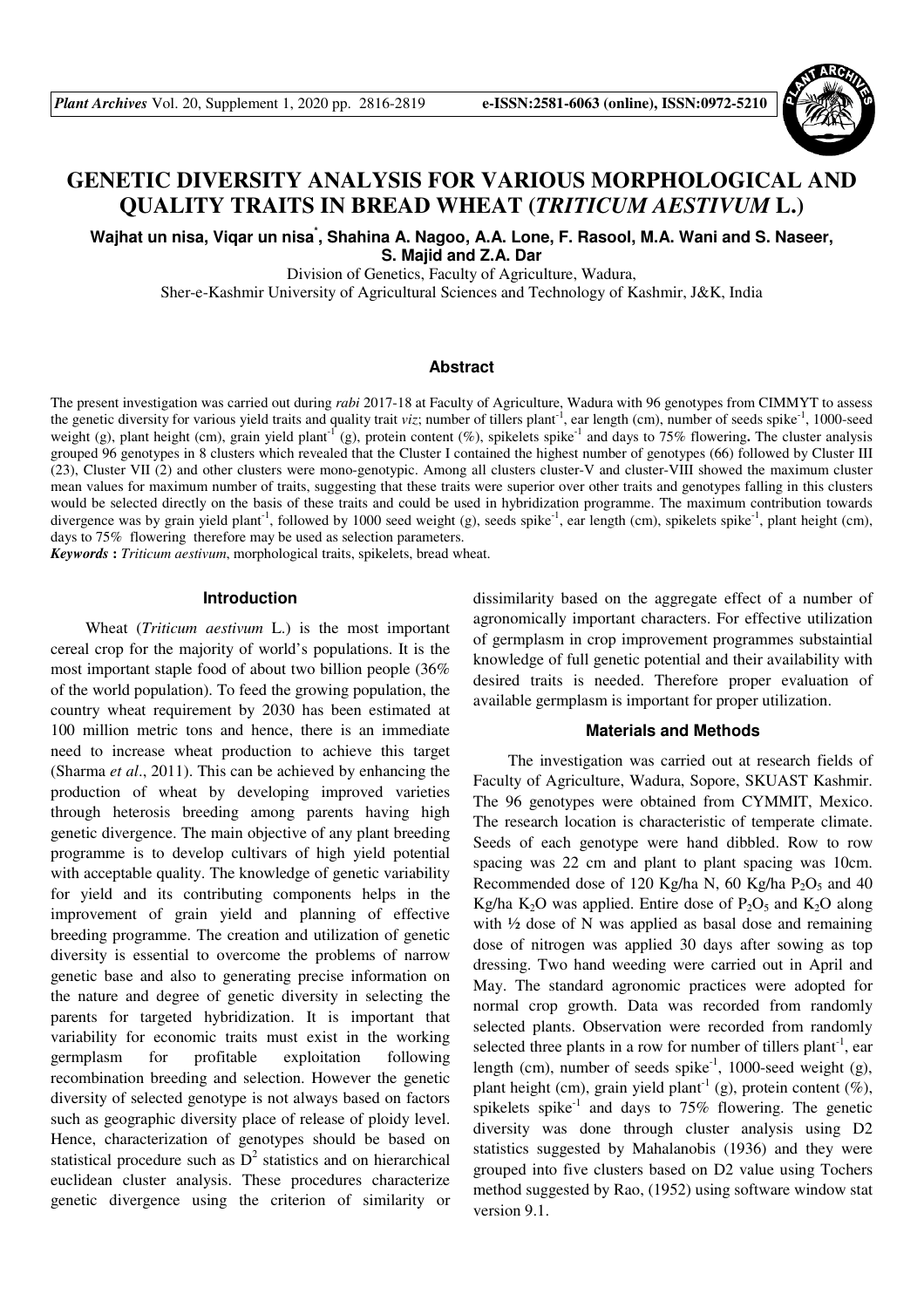| S. No           | Genotype            | S.No            | <b>Genotypes</b>     | S.No            | <b>Genotypes</b>    |
|-----------------|---------------------|-----------------|----------------------|-----------------|---------------------|
|                 | Gs 2012             | 19              | GS1028               | 37              | GS 9015             |
| $\overline{c}$  | Gs 6013             | 20              | GS 3056              | 38              | GS 5058             |
| 3               | Gs 5057             | 21              | GS 6030              | 39              | GS 9037             |
| $\overline{4}$  | Gs 9005             | 22              | GS 2005              | 40              | GS 8053             |
| $\overline{5}$  | Gs 9049             | 23              | GS 9046              | 41              | GS 10030            |
| 6               | Gs 9052             | 24              | GS 10046             | 42              | GS 4010             |
| $\overline{7}$  | Gs 10051            | $\overline{25}$ | GS 70058             | 43              | <b>ESWYT17</b>      |
| $\overline{8}$  | Gs 6001             | 26              | GS 9001              | 44              | GS 8049             |
| 9               | Gs 7045             | 27              | GS 7055              | 45              | GS 9018             |
| 10              | Gs 7049             | 28              | GS 9009              | 46              | GS 8036             |
| 11              | SAWYT-12            | 29              | $\overline{GS}$ 6048 | 47              | GS 7060             |
| 12              | GS 4036             | 30              | GS 9057              | 48              | GS 9060             |
| 13              | GS 9010             | 31              | GS 8005              | 49              | GS 1016             |
| 14              | GS 10056            | $\overline{32}$ | GS 9042              | 50              | SAWYT <sub>28</sub> |
| 15              | GS 6037             | 33              | GS 6018              | 51              | GS 4015             |
| 16              | GS 10015            | 34              | SAWYT <sub>6</sub>   | 52              | GS 5028             |
| 17              | GS 10010            | 35              | HTWYT 31             | 53              | ESWYT 13            |
| 18              | SAWYT <sub>19</sub> | 36              | GS 9016              | 54              | ESWYT 6             |
| 55              | GS 10024            | 62              | GS 10044             | 69              | SAWYT 31            |
| 56              | GS 20506            | 63              | GS 7003              | 70              | GS 2036             |
| $\overline{57}$ | GS 3001             | 64              | GS 5050              | $\overline{71}$ | GS 6014             |
| $\overline{58}$ | GS 3025             | $\overline{65}$ | GS 10042             | $\overline{72}$ | GS 8029             |
| 59              | GS 4041             | 66              | ESWYT 24             | 73              | GS 8022             |
| 60              | GS 3027             | 67              | GS 5057              | 74              | GS 1043             |
| 61              | Gs 3034             | $\overline{68}$ | GS 3034              | $\overline{75}$ | GS 7007             |
| 76              | GS 3043             | 78              | GS 6010              | 80              | GS 7014             |
| 77              | GS 1040             | 79              | GS 7042              | 81              | <b>ESWYT 38</b>     |
| $\overline{82}$ | GS 9027             | $\overline{83}$ | GS 3006              | 84              | GS 4006             |
| 85              | GS 8032             | 86              | GS 10053             | 87              | GS 5050             |
| 88              | GS 2014             | 91              | ESWYT <sub>46</sub>  | 94              | GS 1029             |
| 89              | GS 2044             | 92              | GS 8040              | 95              | GS 10055            |
| $\overline{90}$ | SAWYT <sub>5</sub>  | 93              | GS 7024              | $\overline{96}$ | GS 8056             |

**Table 1 :** List of Genotypes used.

# **Results and Discussion**

The results of genetic diversity among 35 diverse wheat genotypes for various morphological and quality traits are presented in Table 2. Based on the results of genetic diversity, 96 genotypes were grouped into eight clusters with maximum number of genotypes (66) in cluster-I followed by cluster-III (23), cluster-VII (2) whereas clusters- II, IV, V, VI and VIII were mono-genotypic. The grouping of genotypes based on multivariate analysis has also been reported earlier by Singh *et al.*(2014), Verma *et al.* (2014), Tewari *et al.*(2015), Kumar *et al.*(2016) and Vora *et al.*(2017) in wheat. Similarly, Degewione and Alamerew (2013) grouped 26 bread wheat genotypes into six clusters. Shashikala (2006) grouped 169 wheat genotypes into 12 clusters where 28 genotypes were present in cluster-II and VIII, IX, X, XI and XII were mono-genotypic. The inter cluster distance was higher than the intra cluster distance indicating wide genetic diversity among the genotypes. The inter-cluster distance was found to be highest between cluster-VI and cluster-VIII (548.81), followed by cluster-IV and-VIII (438.22), cluster-V and-VIII (425.15), cluster-VII and VIII (417.29 and cluster-I and VIII (272.36). The least inter-cluster distance was found between cluster-IV and V (26.24).The inter-cluster values that indicated close relationship were to be considered that hybridization among the genotypes of these clusters would not provide good levels of segregation It is well recognized that greater the distance between clusters, wider the genetic

diversity would be between the genotypes. Similar findings were also reported by Singh *et al.* (2014), Verma *et al.*  (2014) and Rahim *et al.* (2010). Therefore, highly divergent genotypes would produce a broad spectrum of segregation in the subsequent generations enabling further selection and improvement. The hybrids developed from the selected genotypes within the limit of compatibility of these clusters may produce desirable transgressive segregants of high magnitude of heterosis. This information would be very useful in planning wheat breeding programme, particularly, for improving grain yield in wheat crop.

Cluster means revealed that substantial variability existed for morphological, quality and yield traits. Highest cluster means for days to flowering, seeds spike<sup>-1</sup>, 1000 seed weight and protein content were recorded for cluster-V containing single genotype (SAWYT 12). Similarly cluster means for number of tillers plant<sup>-1</sup>, ear length, plant height, and grain yield plant<sup>-1</sup> were recorded highest for cluster-VIII comprising single genotype (ESWYT46). Highest mean for spikelets spike<sup>I</sup> was recorded for cluster-VII (GS2012, GS 10051). However, rest of the clusters showed no desirable cluster means for any of the trait. Among all clusters, cluster-V and cluster-VIII showed the maximum cluster mean values for maximum number of traits, suggesting that these traits were superior over other traits and genotypes falling in these clusters would be selected directly on the basis of these traits and could be used in hybridization programme. Similar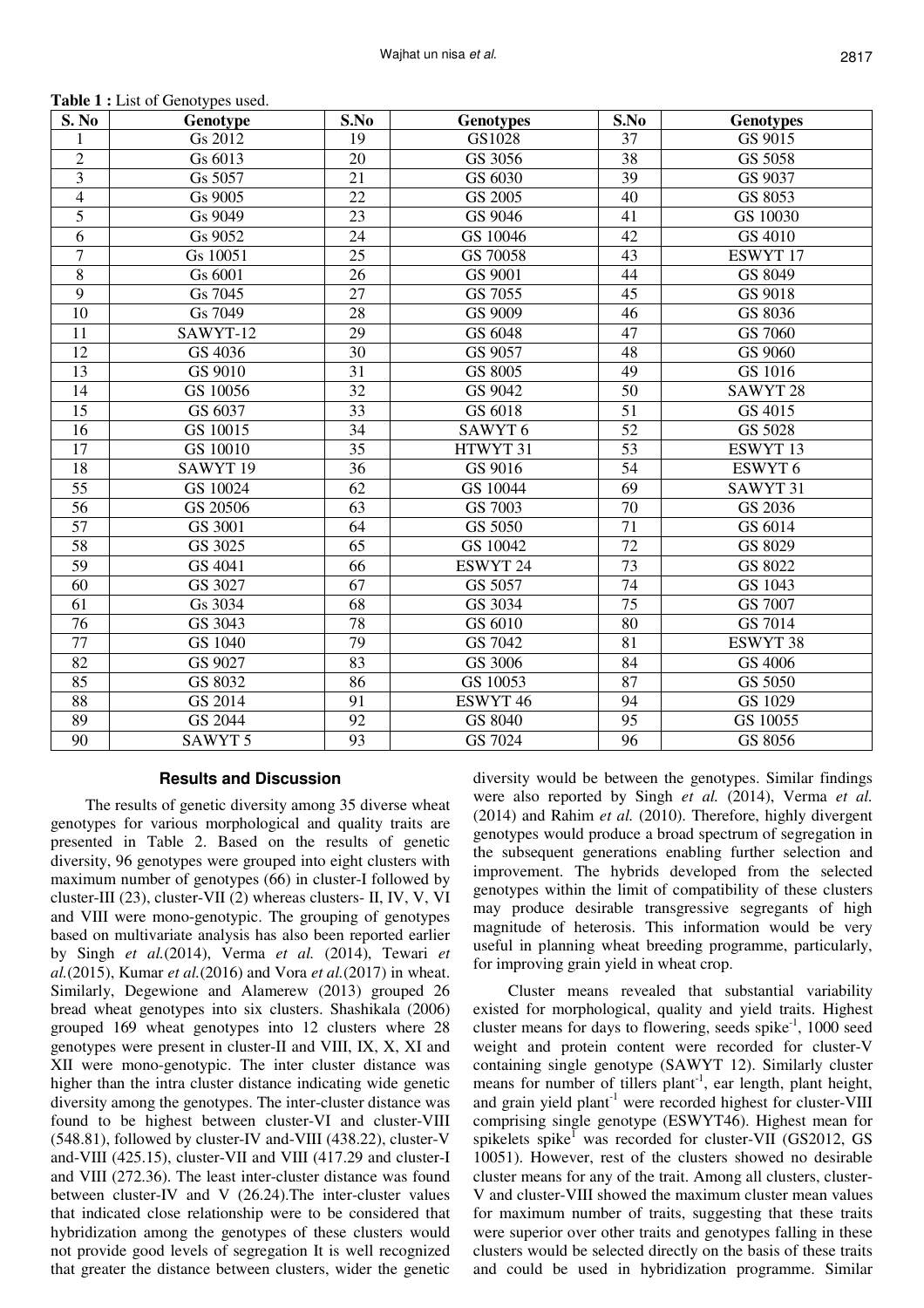results were obtained by Singh *et al.* (2017) who reported that nine (9) genotypes in cluster-IV were responsible for high cluster mean for days to 75% flowering, days to maturity, plant height, spike length, number of spikelets spike<sup>-1</sup>, number of grains spike<sup>-1</sup>, 1000 grain weight, biological yield and grain yield.

The per cent contribution of different characters towards divergence revealed that maximum contribution was by grain yield plant<sup>-1</sup> followed by 1000 seed weight, seeds spike<sup>-1</sup>, ear length, spikes spikelet<sup>-1</sup>, plant height, days to 75%

flowering, number of tillers plant<sup>-1</sup> and protein content. The present findings are supported with earlier reports of Singhal and Upadhyay (1977), Sethi *et al.* (1992), Shoran and Tandon (1995), Nimbalkar *et al.* (2002), Chapla *et al.* (2008), Kolakar *et al.* (2014) and Kumar *et al.* (2014). The contribution of grain yield plant $^{-1}$  in divergence had also been reported by Rahman *et al.* (2015), Khare *et al.* (2015), Lal *et al.* (2009), Salavati *et al.* (2008) and Jishan and Zhu (2008), 1000 grain weight and number of spikelet spike<sup>-1</sup> by Dobariya *et al.* (2006)

**Table 2 :** Distribution of different Wheat (*Triticum aestivum* L.) genotypes into clusters based on D<sup>2</sup> statistics **Cluster Number of genotypes Genotype number** 

| URRICI       | NUMBER OF SERVICES<br>in the cluster | <b>Gellotype number</b>                                                                                                                                                                                                                                                                                                                                                                                                                                               |
|--------------|--------------------------------------|-----------------------------------------------------------------------------------------------------------------------------------------------------------------------------------------------------------------------------------------------------------------------------------------------------------------------------------------------------------------------------------------------------------------------------------------------------------------------|
|              | 66                                   | Gs 5057, Gs 9005, Gs 6013, ESWYT 13, GS 6014, GS 2036 GS 8036, GS 5058, GS<br>8053, 8022, 20506, 4041, 7045, 10044, 4036, 1029, 1040, 9057, 9060, 9018,<br>7014,7049,8029, 9049, 3034, SAWYT 5, 9015, 5028, ESWYT17, ESWYT24, 2005,<br>10015,5057,5050, 8005, 9016, 9010, 6001, 10056, 3006, 10046,10055, 3034,<br>6037,1028, 1043, 1016, 3060,8049,4010, 3027, 2044, 6048, 2014, SAWYT19, 5050,<br>7055, 4015, 7003, 10042, 8040, 9037, 3001, ESWYT6, 10024, HTWYT31 |
| $\mathbf{H}$ |                                      | GS 10010                                                                                                                                                                                                                                                                                                                                                                                                                                                              |
| Ш            | 23                                   | Gs10030, 7060, 6010, 8032, 4006, 3025, 7042, 9009, 8056, 70058, 6018, 9042, 6030,<br>SAWYT28, 9001, 3056, 9046, 7007, ESWYT38, 7042, 9027, SAWYT31, 10053                                                                                                                                                                                                                                                                                                             |
| IV           |                                      | GS 9052                                                                                                                                                                                                                                                                                                                                                                                                                                                               |
| V            |                                      | SAWYT <sub>12</sub>                                                                                                                                                                                                                                                                                                                                                                                                                                                   |
| VI           |                                      | SAWYT <sub>6</sub>                                                                                                                                                                                                                                                                                                                                                                                                                                                    |
| VII          | 2                                    | GS 2012, 10051                                                                                                                                                                                                                                                                                                                                                                                                                                                        |
| VIII         |                                      | ESWYT <sub>46</sub>                                                                                                                                                                                                                                                                                                                                                                                                                                                   |

|  |  |  | Table 3 : Cluster means for different traits in different clusters of Wheat (Triticum aestivum L.) genotypes |  |
|--|--|--|--------------------------------------------------------------------------------------------------------------|--|
|  |  |  |                                                                                                              |  |

| <b>Clusters</b> | No. of<br>tillers<br>plant | Ear<br>length<br>(cm) | <b>Seeds</b><br>spike <sup>-1</sup> | 1000<br>seed<br>weight<br>(g) | <b>Plant</b><br>height<br>(cm) | Grain<br>yield<br>plant <sup>-1</sup><br>(g) | Protein<br>content<br>$(\%)$ | <b>Spikelets</b><br>$spike^{-1}$ | Days to<br>flowerin<br>g |
|-----------------|----------------------------|-----------------------|-------------------------------------|-------------------------------|--------------------------------|----------------------------------------------|------------------------------|----------------------------------|--------------------------|
| Cluster 1       | 9.14                       | 8.06                  | 31.43                               | 46.42                         | 100.86                         | 15.02                                        | 12.18                        | 14.79                            | 158.84                   |
| Cluster 2       | 8.00                       | 7.67                  | 29.22                               | 44.00                         | 107.00                         | 21.17                                        | 11.01                        | 14.11                            | 162.00                   |
| Cluster3        | 8.93                       | 8.11                  | 31.08                               | 48.86                         | 101.32                         | 24.06                                        | 12.33                        | 14.54                            | 161.35                   |
| Cluster 4       | 12.00                      | 9.07                  | 30.11                               | 48.33                         | 100.17                         | 8.52                                         | 10.73                        | 14.89                            | 158.00                   |
| Cluster 5       | 11.67                      | 8.37                  | 34.00                               | 52.67                         | 99.00                          | 9.83                                         | 13.14                        | 15.00                            | 154.33                   |
| Cluster 6       | 6.67                       | 8.10                  | 26.00                               | 47.33                         | 89.67                          | 7.13                                         | 12.98                        | 13.33                            | 156.00                   |
| Cluster 7       | 10.83                      | 8.53                  | 32.00                               | 51.00                         | 78.65                          | 10.32                                        | 12.10                        | 16.00                            | 158.00                   |
| Cluster 8       | 12.00                      | 10.77                 | 31.00                               | 47.00                         | 111.00                         | 33.27                                        | 11.17                        | 15.00                            | 160.67                   |

Table 4: Average inter-cluster (above diagonal) and intra-cluster (diagonal) D<sup>2</sup> values among different Wheat (*Triticum aestivum* L.) genotypes

| <b>Cluster</b> | <b>Cluster 1</b> | Cluster 2 | Cluster 3 | <b>Cluster 4</b> | Cluster 5 | <b>Cluster 6</b> | Cluster7 | <b>Cluster 8</b> |
|----------------|------------------|-----------|-----------|------------------|-----------|------------------|----------|------------------|
|                | 31.30            | 47.58     | 86.52     | 51.91            | 48.66     | 77.37            | 64.84    | 272.36           |
| ◠              |                  | 0.00      | 28.99     | 115.38           | 126.23    | 167.12           | 131.18   | 130.81           |
|                |                  |           | 28.33     | 187.78           | 170.27    | 234.05           | 163.97   | 96.25            |
|                |                  |           |           | 0.00             | 26.24     | 32.89            | 47.75    | 438.22           |
|                |                  |           |           |                  | 0.00      | 35.15            | 41.15    | 425.15           |
| 6              |                  |           |           |                  |           | 0.00             | 47.05    | 548.81           |
|                |                  |           |           |                  |           |                  | 18.00    | 417.29           |
|                |                  |           |           |                  |           |                  |          | 0.00             |